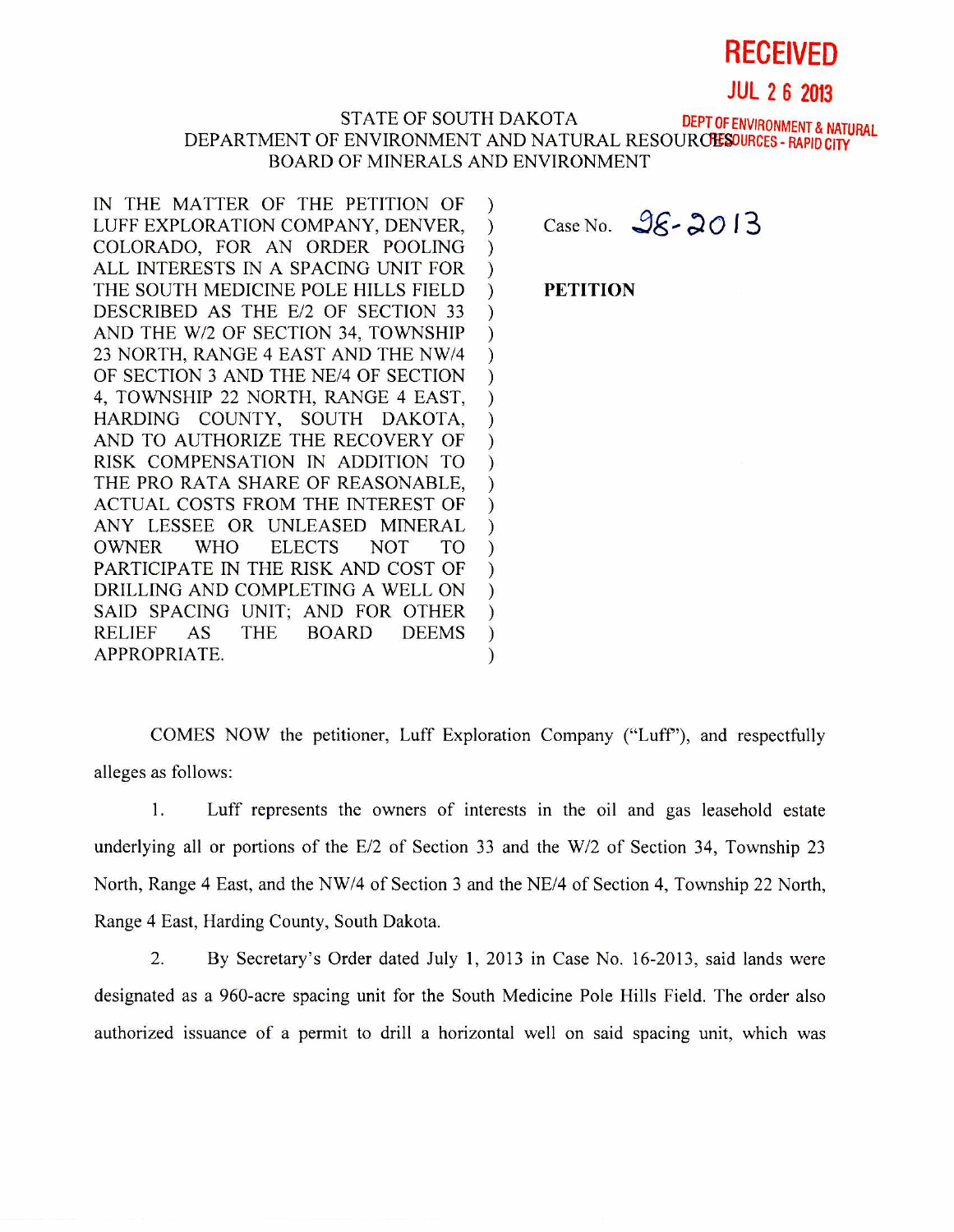subsequently issued to Luff by the Department of Environment and Natural Resources on July 11, 2013.

3. There are separately owned tracts and/or separately owned interests within tracts within said proposed spacing unit.

4. Luff has attempted to secure a lease from all unleased mineral owners or joinder in the drilling of a well by all lessees or unleased owners who elect not to lease in such spacing unit, but as of the date of this application, one unleased mineral owner has communicated to Luff that she wished to be force pooled. By letter dated July 17, 2013, sent by certified mail, return receipt requested, Luff made a final offer to the mineral owner, requesting that she lease on reasonable terms or participate in the drilling of the well and advised her that it intended to request the board to provide for the recovery of risk compensation and that she may object to the risk compensation by responding in opposition to the application for a compulsory pooling order. In accordance with Section 74:12:10:01 ARSD, Luff will file proof of service of such offer upon the owner prior to the hearing or the entry of an order in this matter.

5. Luff desires that the Board pool all interests in said spacing unit in accordance with SDCL 45-9-31, and that Luff be authorized to drill, equip and operate the well in accordance with SDCL 45-9-32.

6. Luff further desires that the order provide that, in the event any owner does not elect to participate in the risk and cost of the drilling and operation of a well on the location, Luff be allowed to recover from the share of production attributable to any such person, that person's pro rata share of the reasonable, actual costs of drilling, completing, equipping and operating a well on the spacing unit, plus, pursuant to ARSD Chapter 74:12:10, a risk compensation equal to (1) two hundred percent of the reasonable actual costs of drilling, reworking, side-tracking, deepening, plugging back, testing, completing and recompleting the well and the costs of newly acquired equipment in the well including the wellhead connection in the case of lessees under an

2